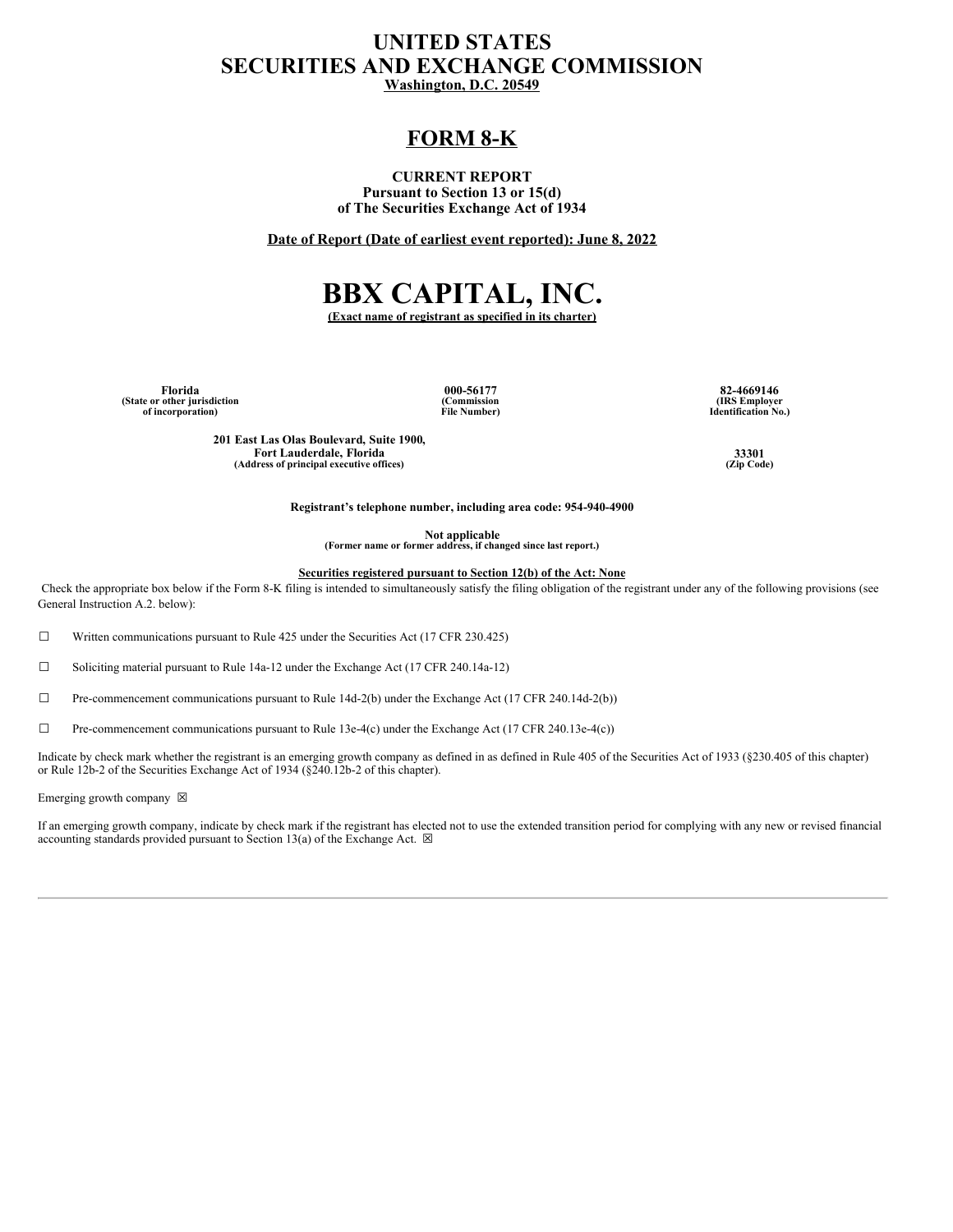#### **Item 8.01 Other Events.**

On June 8, 2022, BBX Capital Real Estate LLC ("BBXRE"), a wholly-owned subsidiary of BBX Capital, Inc. (the "Company"), announced that its Altis Little Havana joint venture had competed the sale of Altis Little Havana, a 224-unit multifamily apartment community located in Miami, Florida. As a result of the transaction, BBXRE expects to receive a net cash distribution of approximately \$9.5 million from the joint venture and recognize equity earnings from its investment in the venture of approximately \$8.4 million during the quarter ended June 30, 2022.

BBXRE's press release issued on June 8, 2021 announcing the sale of Altis Little Havana is attached as Exhibit 99.1 to this Current Report on Form 8-K and is incorporated herein by reference.

#### **Item 9.01 Financial Statements and Exhibits.**

(d) Exhibits

[99.1](#page-3-0) Press release dated June 8, 2022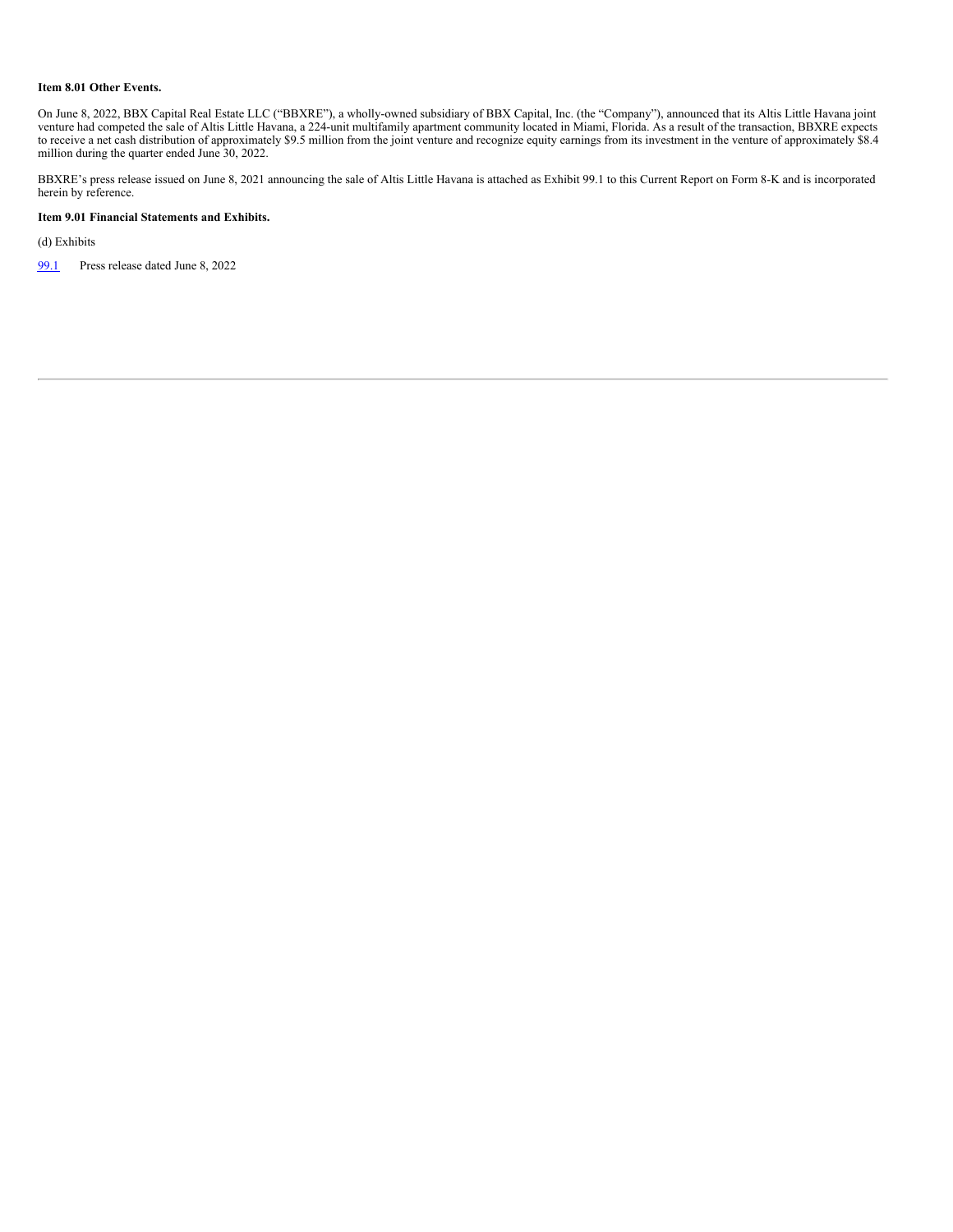#### **SIGNATURE**

Pursuant to the requirements of the Securities Exchange Act of 1934, the registrant has duly caused this report to be signed on its behalf by the undersigned hereunto duly authorized.

Date: June 13, 2022

BBX Capital, Inc.

By: /s/ Brett Sheppard Brett Sheppard Chief Financial Officer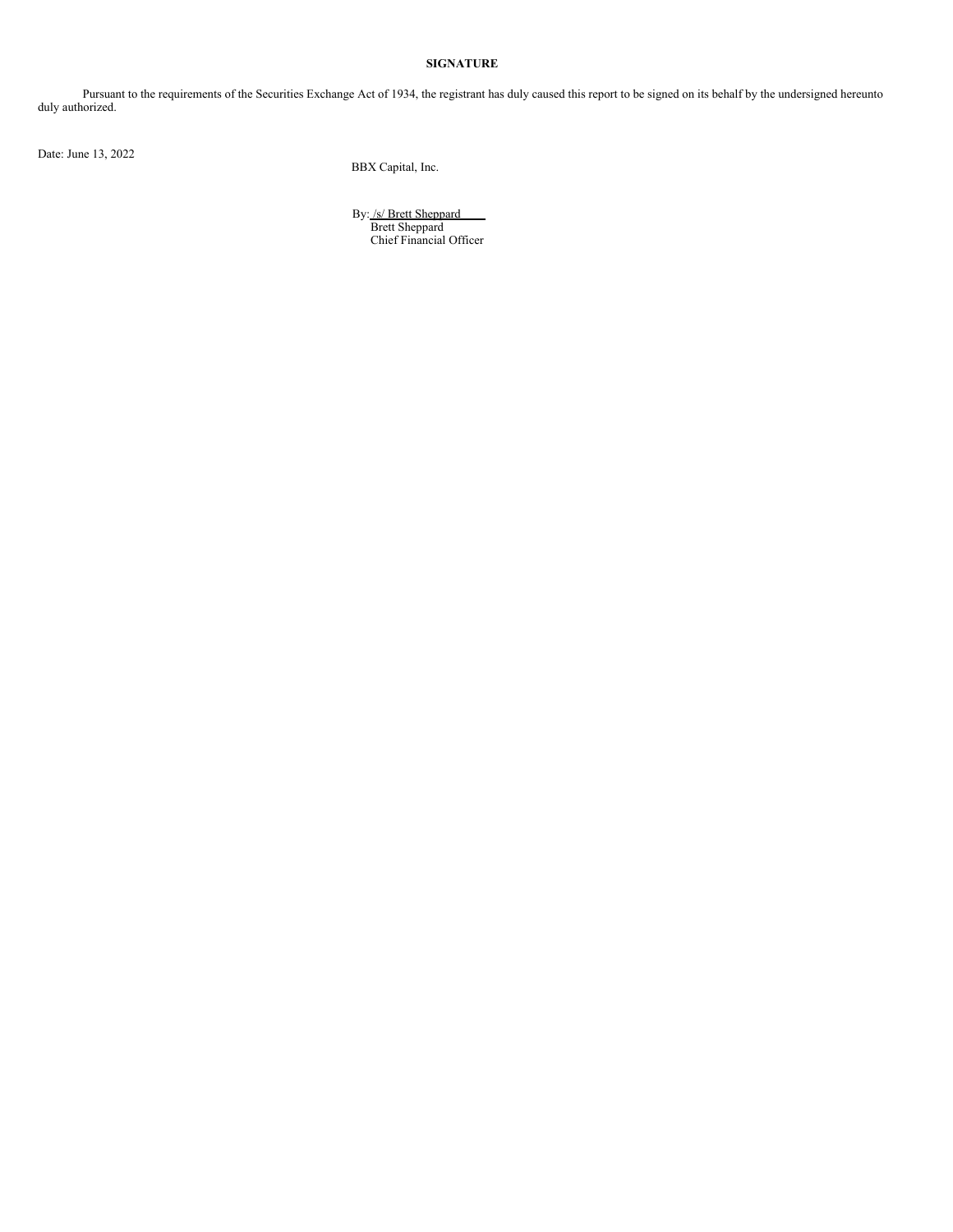<span id="page-3-0"></span>



### **BBX Capital Real Estate, a subsidiary of BBX Capital, Inc., Announces the Sale of Altis Little Havana**

FORT LAUDERDALE, Florida – June 8, 2022 -- BBX Capital Real Estate, a wholly-owned subsidiary of BBX Capital, Inc. (OTCQX: BBXIA) (PINK: BBXIB), today announced that its Altis Little Havana joint venture had completed the previously announced sale of Altis Little Havana, its 224-unit multifamily apartment community located in Miami, Florida. As a result of the transaction, BBX Capital Real Estate expects to receive a net cash distribution of approximately \$9.5 million from the joint venture and recognize equity earnings from its investment in the venture of approximately \$8.4 million during the quarter ended June 30, 2022.

The Altis Little Havana joint venture was sponsored and formed by The Altman Companies in 2019 to develop Altis Little Havana. Construction of Altis Little Havana commenced in 2019 and was completed in 2022.

**About BBX Capital Real Estate:** BBX Capital Real Estate, a principal holding of BBX Capital, Inc., is engaged in the acquisition, development, construction, ownership, financing, and management of real estate and investments in real estate joint ventures, including investments in multifamily rental apartment communities, single-family master-planned for sale housing communities, and commercial properties located primarily in Florida. In addition, BBX Capital Real Estate owns a 50% equity interest in The Altman Companies, a developer and manager of multifamily rental apartment communities, and anticipates acquiring an additional 40% of The Altman Companies in 2023. BBX Capital Real Estate also manages the legacy assets acquired in connection with the Company's sale of BankAtlantic in 2012, including portfolios of loans receivable, real estate properties, and judgments against past borrowers. In an effort to diversify its portfolio of real estate developments, BBX Capital Real Estate recently expanded its operating platform to include BBX Logistics Properties, which is currently pursuing investment opportunities in the development of warehouse and logistics facilities. For more information, please visit www.BBXCapitalRealEstate.com.

**About The Altman Companies:** The Altman Companies, a joint venture between BBX Capital Real Estate and Joel Altman, is engaged in the development, construction, and management of multifamily apartment communities. Since 1968, The Altman Companies and its predecessors have developed, constructed, and managed over 26,000 multifamily units through the United States, including communities in Florida, Michigan, Illinois, Tennessee, Georgia, Texas, and North Carolina. For more information, please visit www.altmancos.com.